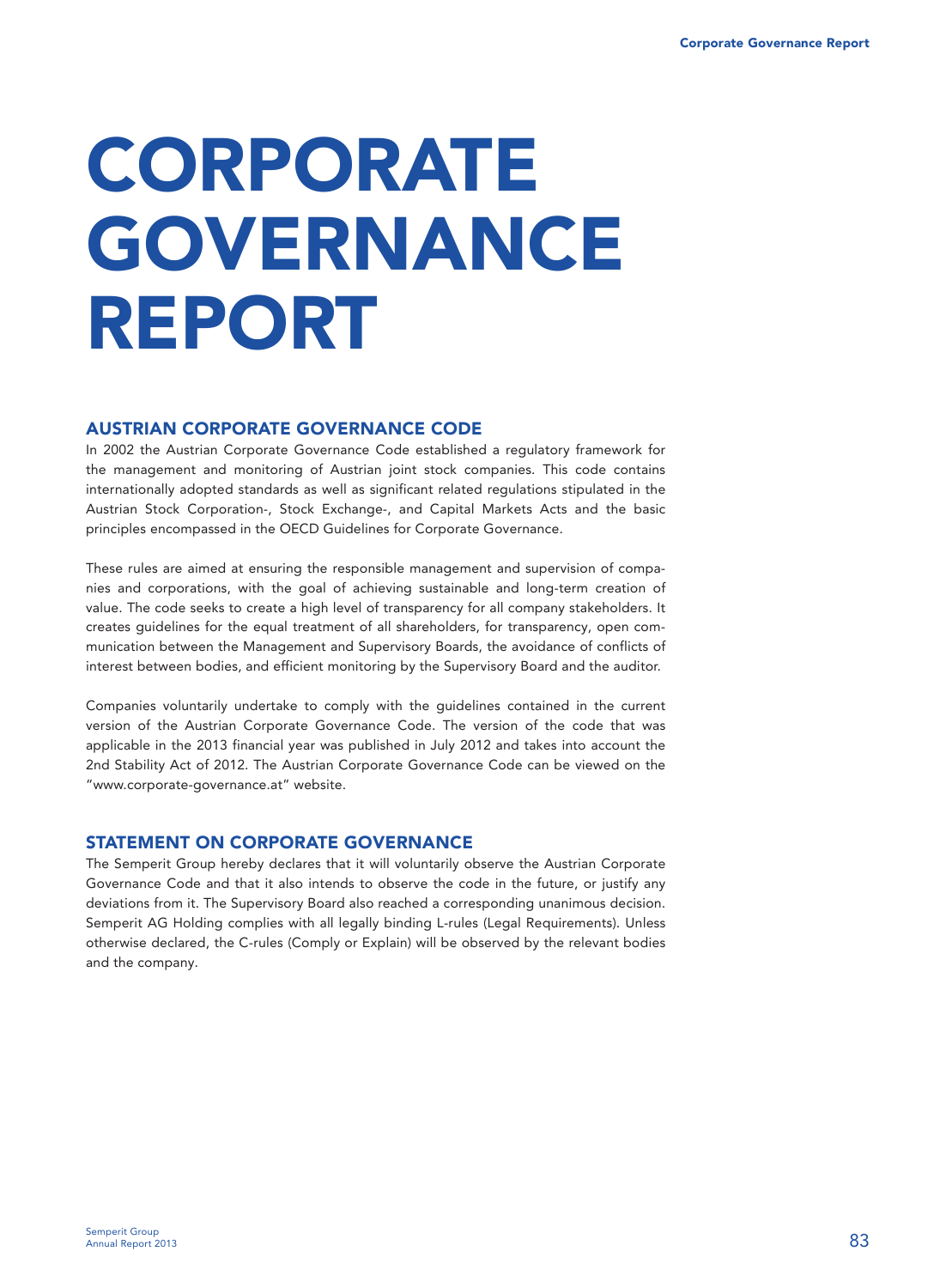# **CORPORATE BODIES OF SEMPERIT AG HOLDING: MANAGEMENT BOARD**

#### **Thomas Fahnemann**

Chairman of the Management Board since 14 April 2011; previously Deputy Chairman of the Management Board since joining the company on 1 December 2010; period of office ends: 31 December 2016.

Departmental responsibilities: Business Sector Medical (Sempermed), Business Sector Industrial (Semperflex, Sempertrans, and Semperform), Corporate Development & Strategy, Procurement & Logistics, Human Resources, Communications.

Following his studies in business administration in Mainz, Germany, Thomas Fahnemann, born in 1961, completed an Executive MBA Program at Northwestern University in Chicago. Thomas Fahnemann began his professional career with Hoechst AG in Frankfurt in 1983. He subsequently assumed several executive positions in Germany and the USA. In 1995 he was appointed Group Department Manager for Trevira in North Carolina, USA, and starting in 1998 served as Chief Operating Officer for KoSa in Houston, USA. In 2003 he became CEO and Chairman of the Management Board of Lenzing AG in Austria. From 2009 to 2010 he was Chairman of the Management Board of RHI AG, Vienna. He exercises no Supervisory Board mandates in other companies not included in the consolidated financial statements pursuant to C-rule 16 of the Austrian Corporate Governance Code.

#### **Johannes Schmidt-Schultes**

Member of the Management Board since 15 April 2011; Chief Financial Officer (CFO); period of office ends: 30 April 2017.

Departmental responsibilities: Accounting & Reporting, Planning & Financial Controlling, Tax, Treasury, Investor Relations, Information Technology, Internal Audit, Risk Management, Legal, Compliance.

Johannes Schmidt-Schultes, born in 1966, concluded his studies in economics at the University of Hanover in 1993. In 1996 he graduated with a PhD from the Ludwig Maximilian University in Munich, Germany. He studied abroad at Aston University in Birmingham, UK, as well as at the University of California in Berkeley, USA. During his doctoral studies, Johannes Schmidt-Schultes worked for the strategy consultants Bain & Company in Munich. From 1996 to 1999 he served as Head of the Department of Investment Controlling and Group Development at VIAG AG in Munich, and from 1999 to 2001 he was Managing Director of Finance for Kloeckner & Co in Vienna. In 2001 he moved to Deutsche Telekom Group – first as CFO of T-Mobile Austria in Vienna and then, from 2004 to 2007, of T-Mobile UK in Hatfield, UK. From 2007 to 2011 he was Deputy Chief Financial Officer of the Australian telecommunications company Telstra Corporation, which is based in Melbourne. He exercises no Supervisory Board mandates in other companies not included in the consolidated financial statements pursuant to C-rule 16 of the Austrian Corporate Governance Code.

# **Richard Ehrenfeldner**

Member of the Management Board since 1 October 2001; Chief Technical Officer (CTO); period of office ends: 31 May 2015.

Departmental responsibilities: Technology, Innovation, Operational Excellence, Quality Management.

After concluding his studies in process engineering (chemical plant engineering) at the Graz University of Technology, Richard Ehrenfeldner, born in 1954, commenced his professional career in 1984 with AT&S in Leoben, where he headed the Departments of Production and Expansion with a particular focus on large investments in expanding production capabilities. In 1989 he moved to Semperit AG Holding. As Technical Manager of the Sempermed segment, he was responsible for the expansion of manufacturing facilities as well as the construction and development of new plants in Sopron, Hatyai and Shanghai. He exercises no Supervisory Board mandates in other companies not included in the consolidated financial statements pursuant to C-rule 16 of the Austrian Corporate Governance Code.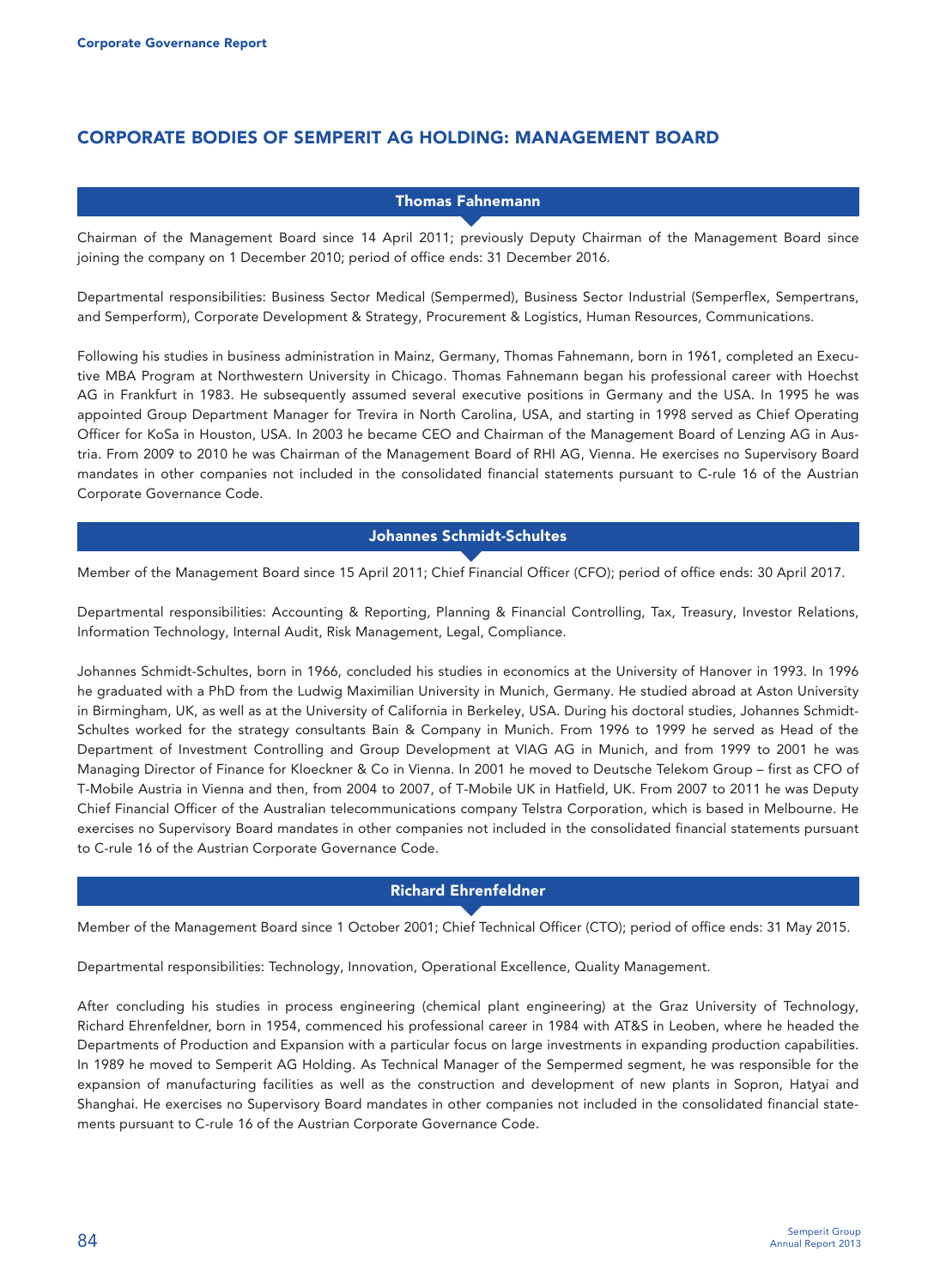#### **Composition and function of the Management Board**

The Management Board consists of three members. It has full responsibility for managing the company for the benefit of the enterprise while taking into account the interests of shareholders and employees as well as the public interest (L-rule 13).

Internal rules of procedure govern the allocation of business responsibilities and cooperation between members of the Management Board. Decisions of primary importance are taken by the Management Board as a whole. The Management Board itself takes full responsibility for communication tasks that have a significant impact on how the company is perceived by its stakeholders. Legally binding regulations, the Articles of Association, and the internal rules of procedure laid down by the Supervisory Board form the basis for corporate management. In addition, behavioural guidelines are also contained in the Austrian Corporate Governance Code.

#### **SUPERVISORY BOARD**

The Supervisory Board consists of six shareholder representatives and three employee representatives. The Supervisory Board has resolved to establish the following committees consisting of its own members to carry out specific functions: Executive Committee, Remuneration Committee, Audit Committee, Nominating Committee, and Strategy Committee. The authority to make decisions and pass resolutions rests in the hands of the entire Supervisory Board. The Supervisory Board supervises the Management Board and supports it in managing the company, particularly when decisions of primary importance are to be made.

#### **Meetings of the Supervisory Board and its committees**

The Supervisory Board convened for five meetings during the 2013 financial year. No member of the Supervisory Board attended less than 50% of the meetings in the course of 2013.

The Audit Committee led by Veit Sorger carried out its activities in accordance with prevailing legal regulations (three meetings), and in particular dealt with the 2012 annual and consolidated financial statements, risk management, corporate governance, and preparation for the audit of the annual and consolidated financial statements for 2013.

The Nominating Committee under the chairmanship of Veit Sorger, met once to deal with appointments for Supervisory Board positions becoming vacant and regarding issues in connection with the extension of the Management Board mandate for Thomas Fahnemann and Johannes Schmidt-Schultes.

The Strategy Committee led by Veit Sorger met once to deal with fundamental questions about the strategic development of the group.

The Remuneration Committee, chaired by Veit Sorger, held five meetings, at which it discussed the objectives of the members of the Management Board and the remuneration system for Management Board members.

In the 2013 financial year, the Supervisory Board conducted a self-evaluation for a second time by distributing a questionnaire focused on issues such as the control function of the Supervisory Board towards the Management Board and the Management Board's adherence to its information-notification duties towards the Supervisory Board. An external provider performed the anonymous evaluation of the questionnaires completed by the Supervisory Board members. The results of the self-evaluation show that the activities of the Supervisory Board are assessed to be good.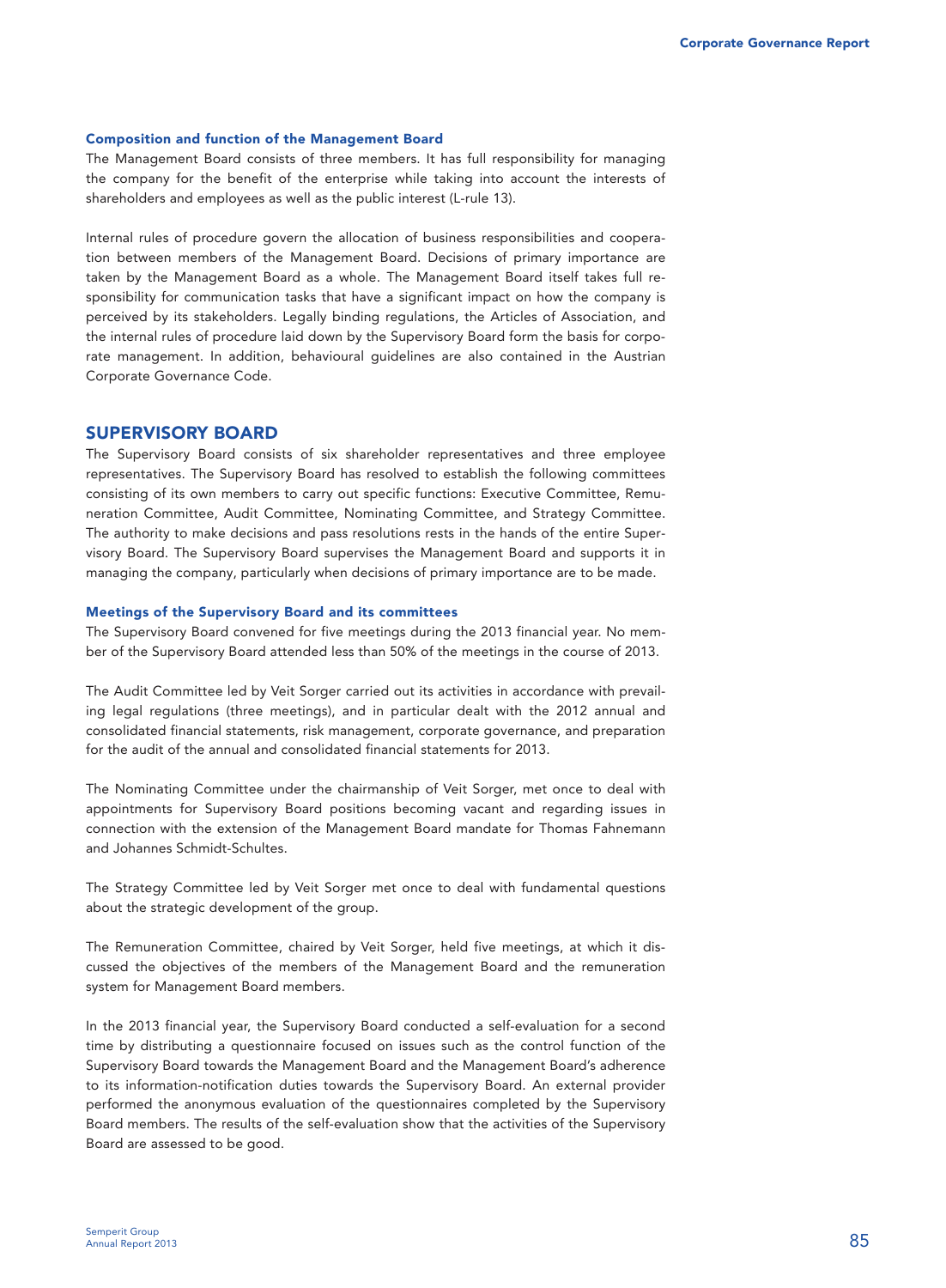The Supervisory Board implemented individual suggestions for improvement from the 2012 self-evaluation process. In addition, a catalogue of measures was established aimed at achieving an even further improvement in the efficiency of the Supervisory Board's activities.

# **CORPORATE BODIES OF SEMPERIT AG HOLDING: SUPERVISORY BOARD**

|                                     |                             | Year of<br>birth | First appointed | End of current term of office <sup>1)</sup>                                   | <b>Supervisory Board positions</b><br>in other listed companies                                                                                                                                   |  |
|-------------------------------------|-----------------------------|------------------|-----------------|-------------------------------------------------------------------------------|---------------------------------------------------------------------------------------------------------------------------------------------------------------------------------------------------|--|
| Shareholder<br>representatives      |                             |                  |                 |                                                                               |                                                                                                                                                                                                   |  |
| Veit Sorger<br>Chairman             | $2)$ 3) 4) 5)<br>$6)$ 7) 8) | 1942             | 26.05.2004      | Until the Annual General<br>Meeting resolving upon the<br>2014 financial year | Lenzing AG, Binder+Co AG                                                                                                                                                                          |  |
| Michael Junghans<br>Deputy Chairman | 2) 3) 4) 5)<br>6) 7)        | 1967             | 28.04.2010      | Until the Annual General<br>Meeting resolving upon the<br>2015 financial year | Lenzing AG (Chairman),<br><b>AMAG Austria Metall AG</b>                                                                                                                                           |  |
| Walter Koppensteiner<br>Member      | 2) 8)                       | 1959             | 23.04.2012      | Until the Annual General<br>Meeting resolving upon the<br>2014 financial year | $\equiv$                                                                                                                                                                                          |  |
| Patrick Prügger<br>Member           | 2) 5)                       | 1975             | 14.04.2011      | Until the Annual General<br>Meeting resolving upon the<br>2013 financial year | Lenzing AG,<br><b>AMAG Austria Metall AG</b>                                                                                                                                                      |  |
| Andreas Schmidradner<br>Member      | 2) 5) 7)                    | 1961             | 20.05.2008      | Until the Annual General<br>Meeting resolving upon the<br>2015 financial year | Lenzing AG                                                                                                                                                                                        |  |
| Ingrid Wesseln<br>Member            | 2) 6) 8)                    | 1966             | 23.04.2012      | Until the Annual General<br>Meeting resolving upon the<br>2015 financial year |                                                                                                                                                                                                   |  |
| <b>Employee representatives</b>     |                             |                  |                 |                                                                               | Worker's council functions                                                                                                                                                                        |  |
| Sigrid Haipl                        |                             | 1960             | 26.03.2012      |                                                                               | Chairwoman of the Works<br>Council - Staff Employees,<br>Vienna, Member of the Central<br>Works Council of Semperit AG<br>Holding, Member of the<br>European Works Council                        |  |
| Alexander Hollerer                  | 5) 6) 7)                    | 1954             | 01.07.1998      |                                                                               | Deputy Chairman of the<br>European Works Council,<br>Chairman of the Central<br><b>Works Council of Semperit</b><br>AG Holding, Chairman of<br>the Works Council - Staff<br>Employees, Wimpassing |  |
| Andreas Slama                       | 5) 7)                       | 1966             | 31.01.2009      |                                                                               | Chairman of the European<br>Works Council, Deputy<br>Chairman of the Central Works<br>Council of Semperit AG<br>Holding, Chairman of<br>the Works Council - Factory<br>Employees, Wimpassing      |  |

**1) Pursuant to the Articles of Association, one fifth of the members of the Supervisory Board automatically leave their positions every year at the end of the Annual General** 

Meeting.<br><sup>2)</sup> Have declared their independence vis-à-vis the Supervisory Board in accordance with C-Rule 53 of the Austrian Corporate Governance Code

**4) Remuneration Committee 5) Audit Committee** 

<sup>6)</sup> Nominating Committee<br><sup>7)</sup> Strategy Committee<br>® No representation by a shareholder over 10% (C-Rule 54 of the Austrian Corporate Governance Code)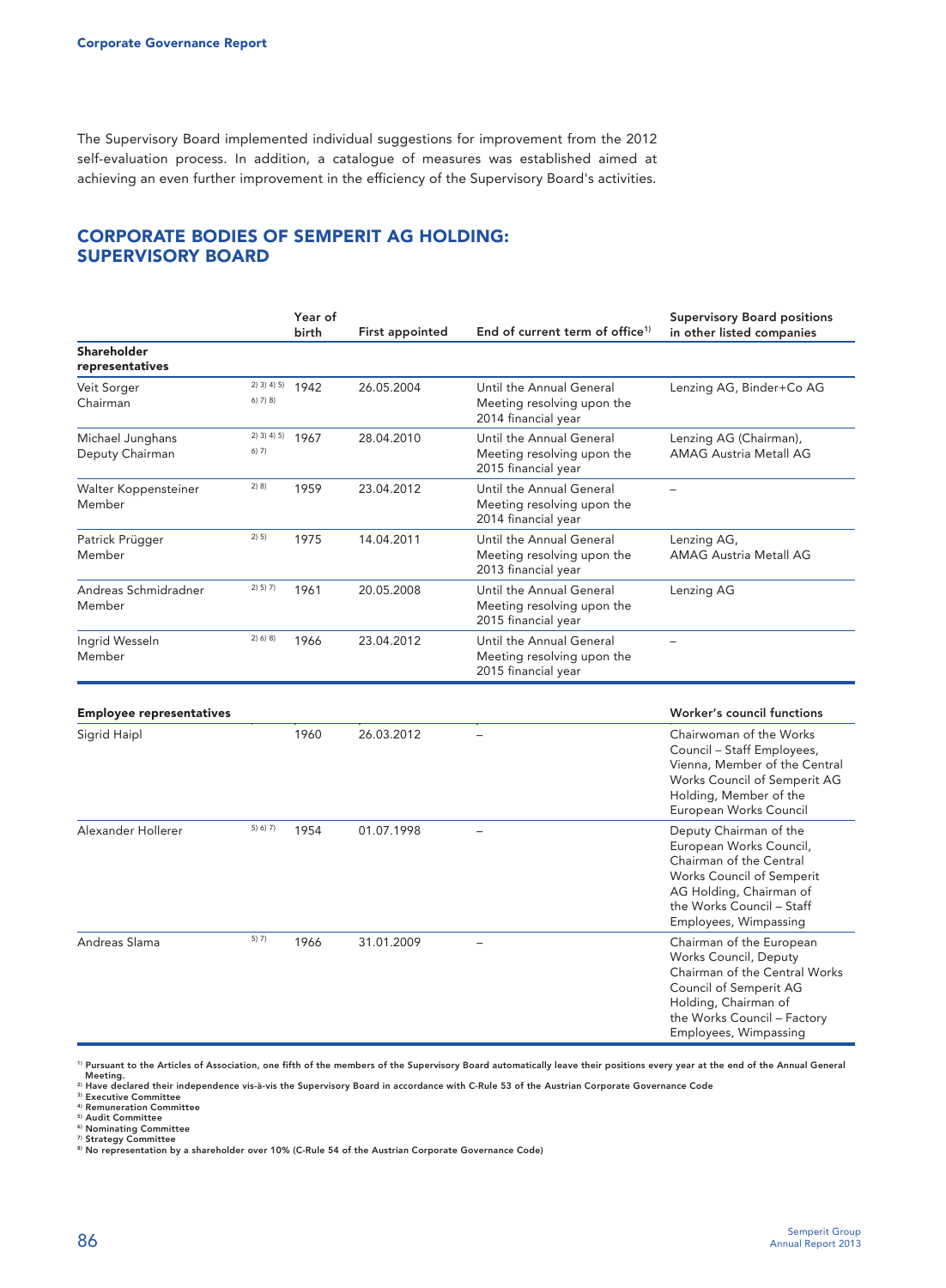#### **Guidelines for the independence of Supervisory Board members**

A member of the Supervisory Board shall be deemed independent if he/she has no business or personal relations with the company or its Management Board that would constitute a material conflict of interest and could thus influence the member's behaviour.

In evaluating the independence of a Supervisory Board member, the Supervisory Board uses the following guidelines, which correspond to those contained in Appendix 1 of the July 2012 version of the Austrian Corporate Governance Code:

- − The Supervisory Board member shall not have served as a member of the Management Board or as a senior manager of the company or one of its subsidiaries in the past five years.
- − The Supervisory Board member shall not maintain or have maintained in the past year any business relations with the company or one of its subsidiaries to an extent of significance for the Supervisory Board member. This shall also apply to business relationships with companies in which the Supervisory Board member has a considerable commercial interest, but not for performance of corporate-body activities in the group. According to L-Rule 48, the approval of individual transactions by the Supervisory Board does not automatically mean that the person is deemed to be not independent.
- − The Supervisory Board member shall not have been the auditor of the company or have owned a share in the auditing company or have worked there as an employee in the past three years.
- − The Supervisory Board member shall not be a member of the Management Board of another company in which a Management Board member of the company is a Supervisory Board member.
- − The Supervisory Board member shall not serve on the Supervisory Board for more than 15 years. This limitation does not apply to Supervisory Board members who are shareholders in a corporate holding or who represent the interests of such shareholders.
- − The Supervisory Board member shall not be a close relative (direct offspring, spouse, partner, parent, uncle, aunt, sibling, niece, nephew) of a Management Board member or of persons in one of the aforementioned positions.

### **COOPERATION BETWEEN THE MANAGEMENT AND SUPERVISORY BOARDS**

The strategic direction of the company is determined in close cooperation between the Management Board and the Supervisory Board and is discussed in Supervisory Board meetings held at regular intervals. The Supervisory Board determines the division of departments and responsibilities in the Management Board, as well as decides those transactions requiring its explicit authorisation in accordance with statutory provisions. Furthermore, the Supervisory Board supports the Management Board in managing the company, particularly when decisions of primary importance are to be made.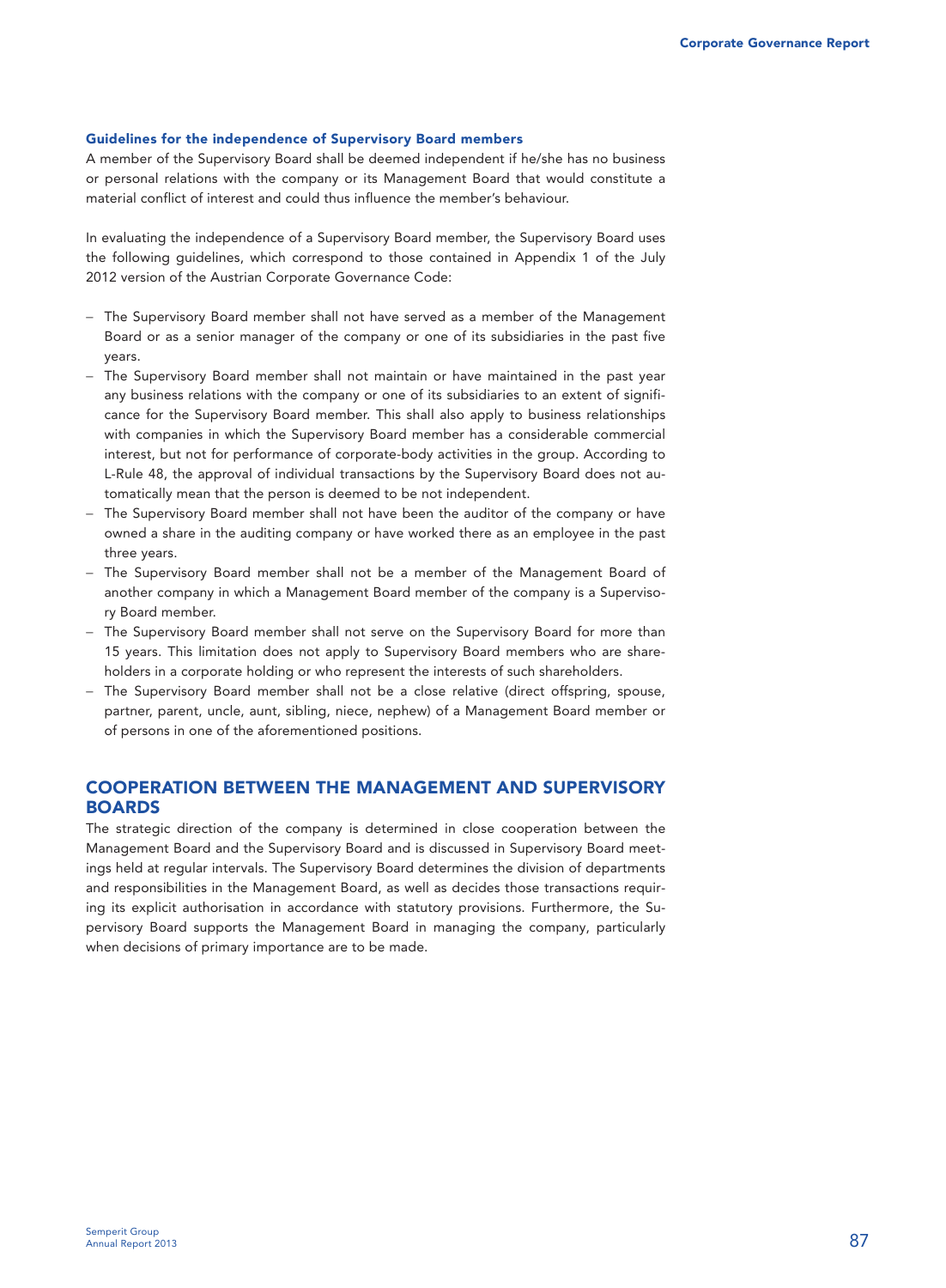#### **REMUNERATION OF THE MANAGEMENT BOARD**

The remuneration of the Management Board encompasses a fixed salary component, a short-term variable, performance-based component, and a long-term variable, performancebased component, as well as remuneration in kind. The assessment for the short-term variable, performance-based salary component of the Management Board is based on net profit (earnings after tax), the return on total assets and personal, qualitative targets.

In line with the stipulations contained in the Austrian Corporate Governance Code, a variable, performance-based salary component has now been integrated into the remuneration of all Management Board members. This is linked to the achievement of sustainable, longterm and multi-year performance criteria. Based on the achievement of the targeted objectives, this bonus is subsequently determined for the past financial year and paid in three equal instalments over a period of three years. If the pre-defined goals are not attained, no bonus is assigned to the variable remuneration category, or, in the case of a premature termination of the Management Board mandate, the remaining unpaid share of the bonus is completely cancelled.

|                              |                                                                                      |                                             |                                                                 | 2012  |                                                                                      |                                             |                                                                 | 2013  |
|------------------------------|--------------------------------------------------------------------------------------|---------------------------------------------|-----------------------------------------------------------------|-------|--------------------------------------------------------------------------------------|---------------------------------------------|-----------------------------------------------------------------|-------|
| in EUR thousand              | Fixed<br>remunera-<br>tion (incl.<br>payments<br>in kind and<br>daily<br>allowances) | Variable<br>short-term<br>remunera-<br>tion | Variable<br>long-term<br>remunera-<br>tion<br>("bonus<br>bank") | Total | Fixed<br>remunera-<br>tion (incl.<br>payments<br>in kind and<br>daily<br>allowances) | Variable<br>short-term<br>remunera-<br>tion | Variable<br>long-term<br>remunera-<br>tion<br>("bonus<br>bank") | Total |
| Thomas Fahnemann,            |                                                                                      |                                             |                                                                 |       |                                                                                      |                                             |                                                                 |       |
| Chairman                     | 461                                                                                  | 258                                         | $\qquad \qquad -$                                               | 719   | 461                                                                                  | 351                                         | 160                                                             | 972   |
| <b>Richard Ehrenfeldner</b>  | 376                                                                                  | 226                                         | $\overline{\phantom{a}}$                                        | 602   | 377                                                                                  | 248                                         | 10                                                              | 635   |
| Johannes<br>Schmidt-Schultes | 271                                                                                  | 85                                          | $\qquad \qquad -$                                               | 356   | 282                                                                                  | 150                                         | 23                                                              | 455   |
| Richard Stralz <sup>1)</sup> | 330                                                                                  | 169                                         | $\qquad \qquad -$                                               | 499   | -                                                                                    | -                                           | $\qquad \qquad$                                                 |       |
| <b>Total</b>                 | 1,438                                                                                | 738                                         | -                                                               | 2,176 | 1,120                                                                                | 749                                         | 193                                                             | 2,062 |

**Remuneration paid to the Management Board** 

**1) Resigned from the Management Board on 30.11.2012 (amounts presented above are remuneration paid based on claims for the period until 30.11.2012)** 

The upper limit for variable, performance-based remuneration components (short- and longterm components) is between 82% and 111% of the annual fixed remuneration. In the 2013 financial year, the remuneration paid to the active members of the Management Board totalled EUR 2,062 thousand (previous year: EUR 2,176 thousand), of which EUR 942 thousand (previous year: EUR 738 thousand) consisted of variable salary components. As a result of changes to the composition of the Management Board during the year, comparing total compensation with the previous year is of limited value.

In addition, in financial year 2013 payments amounting to EUR 271 thousand were made to the former Management Board member Richard Stralz. In 2012 payments totalling EUR 847 thousand were made on termination of his employment relationship.

The remuneration paid to the former Chairman of the Management Board Rainer Zellner amounted to EUR 727 thousand in 2013 (2012: EUR 1,008 thousand). In 2013 payments totalling EUR 838 thousand were made on termination of his employment relationship.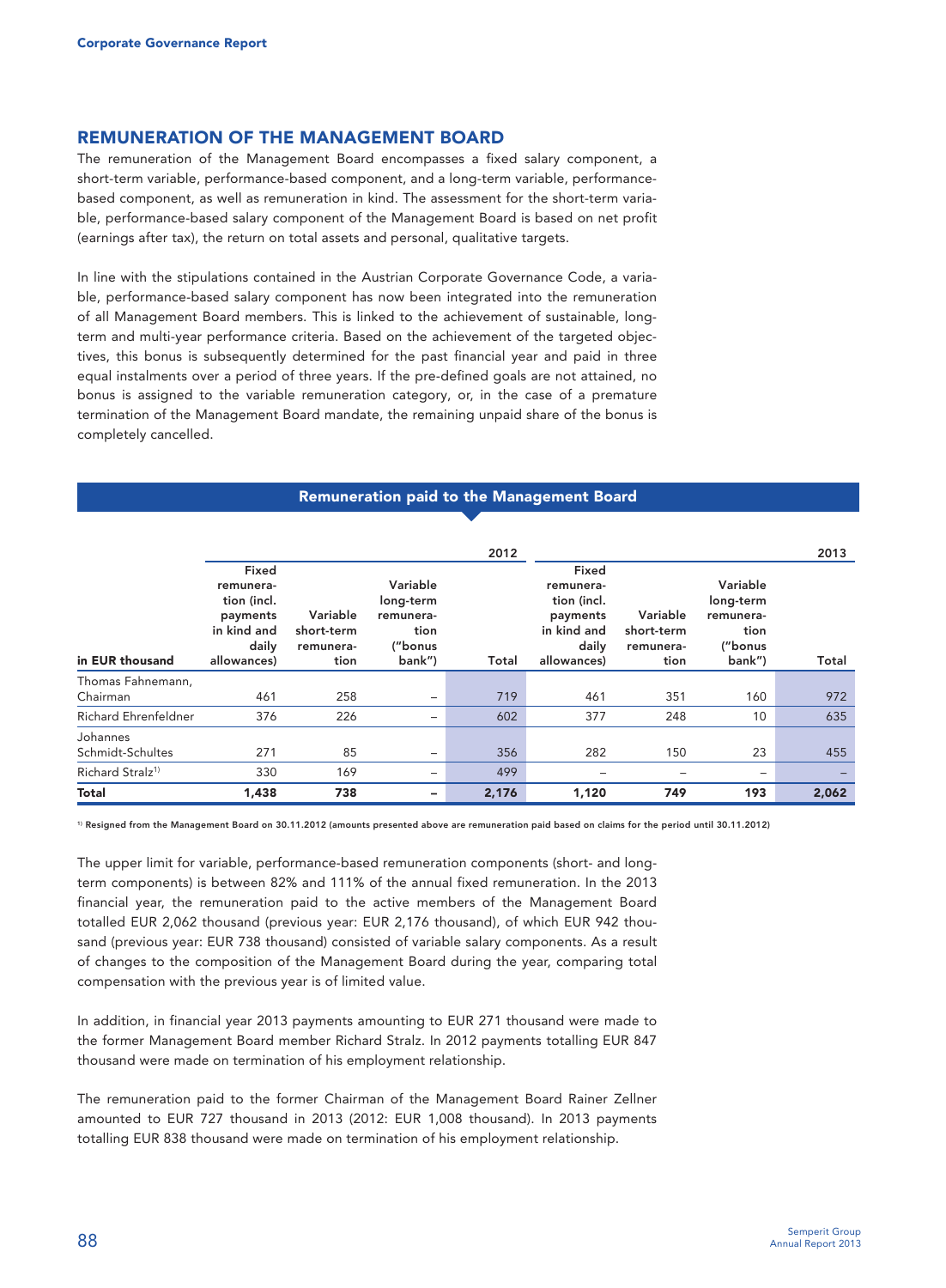The expenses for pensions and severance payments for the active Management Board members amounted to EUR 114 thousand (previous year: EUR 210 thousand).

For all members of the Management Board, retirement benefits are either specified in the Articles of Association, which prescribe pension plan reinsurance using the defined contribution principle, or specified in the respective contract using the defined contribution principle.

In the case of termination of the employment contract of a Management Board member, the respective member is entitled to a severance payment in accordance with the Salaried Employees Act or the Corporate Employee and Self-Employed Pension Act. A Directors and Officers (D&O) insurance has been taken out for the members of the Management Board and senior executives – no deductible is due from Management Board members in the event of a claim; the company bears the related costs.

# **REMUNERATION OF THE SUPERVISORY BOARD**

On 30 April 2013 the Annual General Meeting resolved the following components for the remuneration of members of the Supervisory Board for the financial year 2012:

- − Base remuneration of EUR 20,000 (additional premium of 50% for the Chairman and 25% for the Deputy Chairman)
- − Remuneration of EUR 2,500 per each membership in a committee
- − Attendance fee of EUR 1,000 per each meeting of the Supervisory Board and EUR 500 per each committee meeting

A Directors and Officers (D&O) insurance has been taken out for the members of the Supervisory Board; the company bears the related costs.

#### Remuneration paid in the 2013 financial year to shareholder representatives in the Supervisory Board<sup>1)</sup>

|                      |                          | Remuneration<br>for membership of |                |         |
|----------------------|--------------------------|-----------------------------------|----------------|---------|
| in EUR               | <b>Base remuneration</b> | the committee                     | Attendance fee | Total   |
| Veit Sorger          | 30,000                   | 10,000                            | 10,000         | 50,000  |
| Michael Junghans     | 25,000                   | 10,000                            | 10,000         | 45,000  |
| Walter Koppensteiner | 13,883                   | 0                                 | 4,000          | 17,883  |
| Patrick Prügger      | 20,000                   | 2,500                             | 6,500          | 29,000  |
| Andreas Schmidradner | 20,000                   | 5,000                             | 6,500          | 31,500  |
| Ingrid Wesseln       | 13,883                   | 0                                 | 4,000          | 17,883  |
|                      | 122,766                  | 27,500                            | 41,000         | 191,266 |

**1) Employee representatives receive no remuneration.** 

Furthermore, in the 2013 financial year payments totalling EUR 14,234 were made to former members of the Supervisory Board.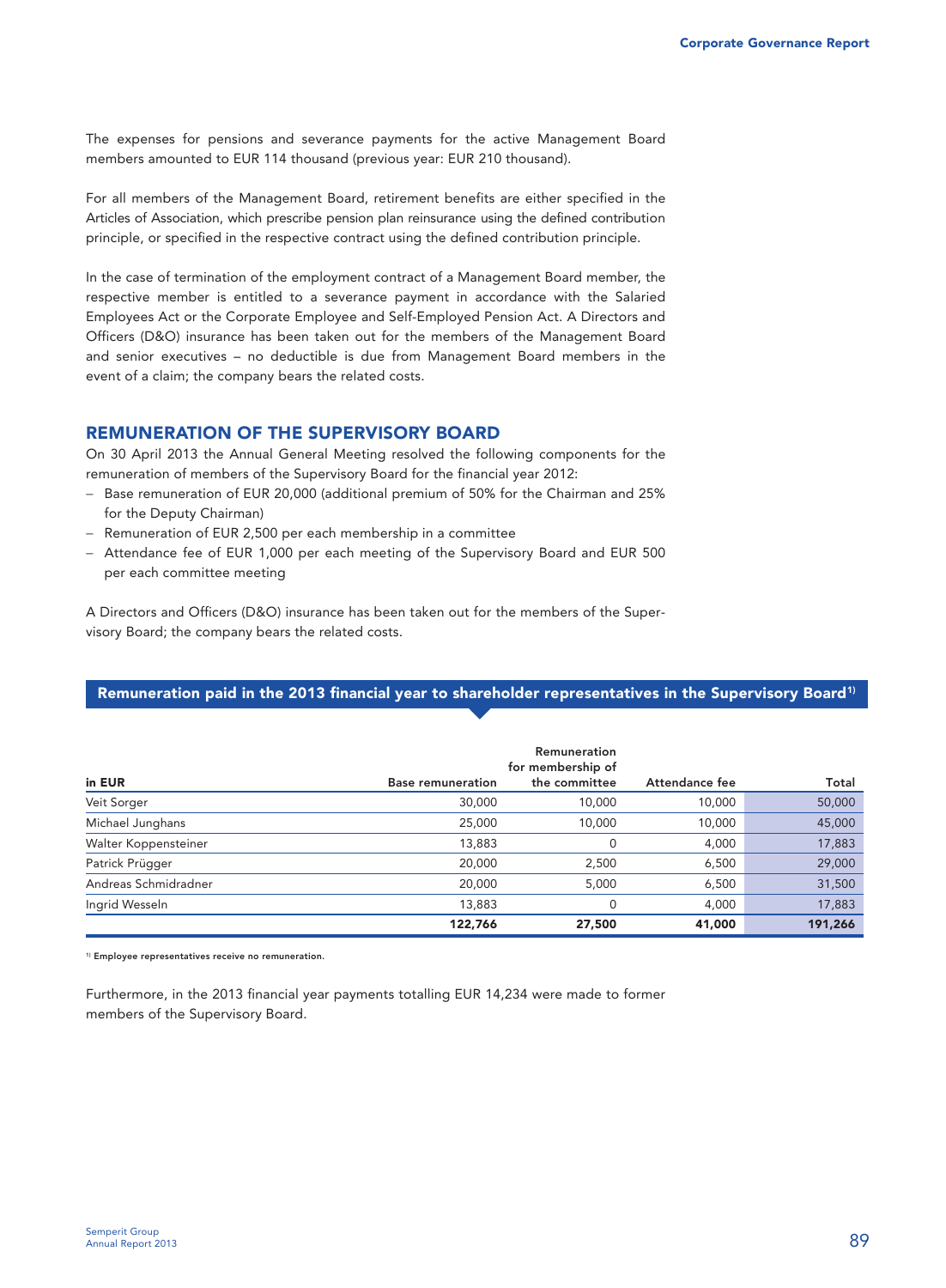#### **COMPLIANCE DIRECTIVE**

In order to implement and ensure compliance with all relevant securities regulations, Semperit has issued its own Compliance Policy designed to prevent the misuse or dissemination of insider information. Compliance is monitored and administered by a specially designated Compliance Officer who reports directly to the Management Board. The Compliance Directive can be viewed at the following link:

www.semperitgroup.com/en/ir/corporate-governance/compliance-code.

#### **CODE OF CONDUCT**

In order to strengthen and expand existing compliance tools beyond securities compliance, in 2012 a compliance organisation was implemented that covers all corporate units. A Group Compliance Officer receives support in fulfilling his responsibilities from 15 compliance officers working in the largest subsidiaries of the Semperit Group. The Group Compliance Officer reports any incidents to the Compliance Committee, which is directly subordinate to the Management Board. The Compliance Committee meets regularly twice a year and also on an ad-hoc basis.

The Code of Conduct that was adopted in 2012 applies to all employees and managers. Its most important objectives are to avoid corruption, money laundering, human rights violations and insider trading. In addition, it deals with aspects of data protection, export restrictions and the protection of the interests of all stakeholders. These requirements for behaviour are further specified in thematic compliance guidelines that are available to all employees in more than ten languages. The contents of these guidelines are also taught in regular training sessions. The employees were instructed profoundly and close to practice in totally about 30 coachings focusing on all matters stipulated in the Code of Conduct. Additionally, they were informed timely and regularly about current issues and particular incidents. The Code of Conduct can be viewed at the following website: www.semperitgroup.com/en/ir/corporate-governance/code-of-conduct.

### **ADVANCEMENT OF WOMEN**

In keeping with its self-understanding as a fair and responsible employer, Semperit would like to steadily expand equal opportunity within the company. As a traditional industrial company with a technical focus, the share of women in Austria was somewhat more than 20% at the end of 2013; group-wide, the percentage stood at more than 35%. The share of women in management (Management Board, Executive Committee, department heads) totalled 13%. Using flexible work models such as flexitime and part-time work, as well as special arrangements for employees with young children, the group aims to continuously increase the proportion of female employees.

#### **DIRECTORS' DEALINGS**

In accordance with Section 48d of the Austrian Stock Exchange Act, share purchases or sales by members of the Management and Supervisory Boards must be reported to the Austrian Financial Market Authority within five working days following conclusion of the transaction and published on its website at: www.fma.gv.at/en/companies/issuers/ directorsdealings/directorsdealings-database.html.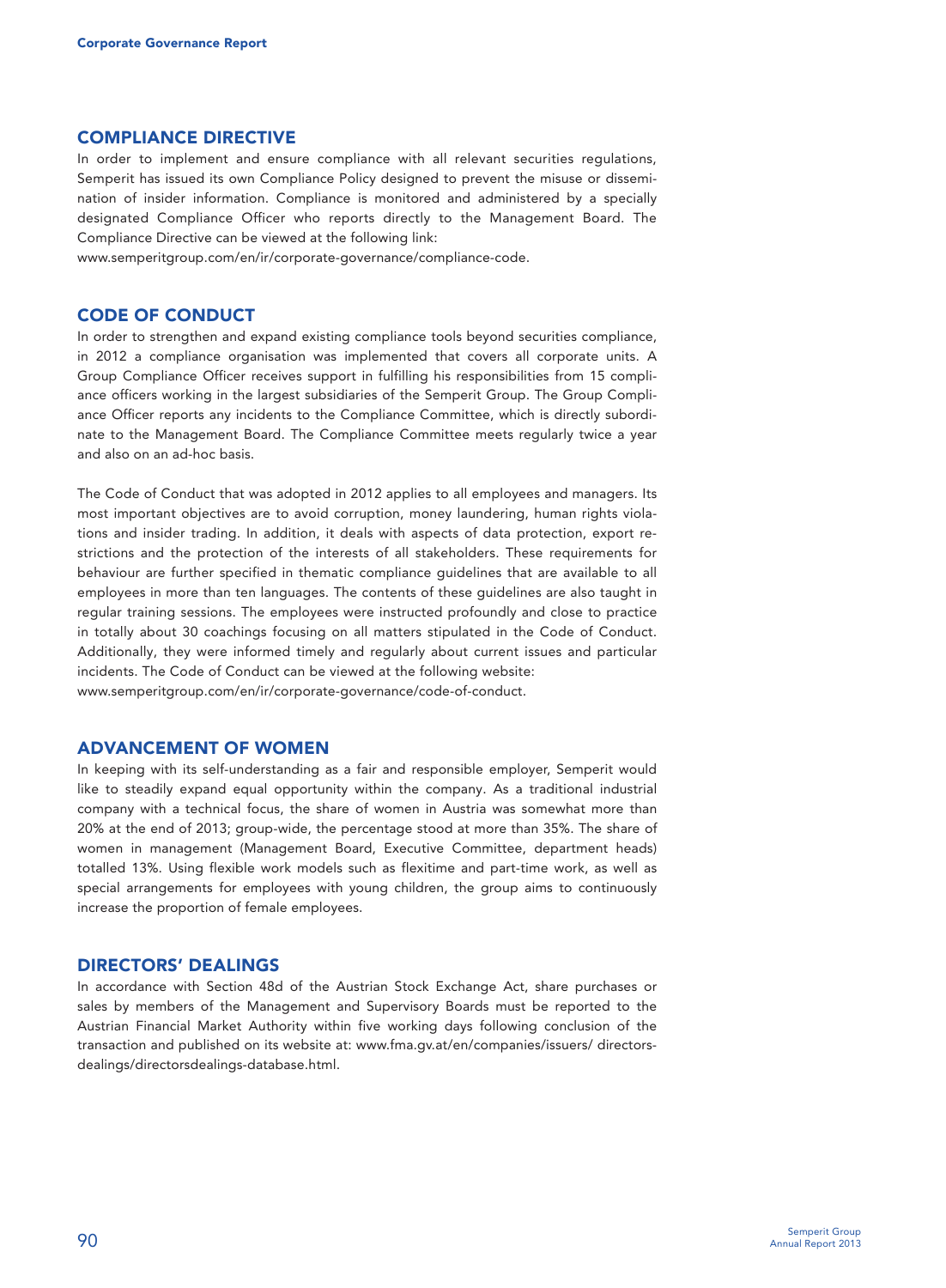#### **INTERNAL AUDIT & RISK MANAGEMENT**

The Internal Audit & Risk Management department reports directly to the Management Board and prepares an audit plan and an annual activity report for the previous financial year. The Management Board discusses these reports with the members of the Supervisory Board. In addition, the department performs risk management tasks. This includes, in particular, the central coordination and monitoring of risk management processes for the group as a whole, as well as risk assessment and comprehensive reporting to the Management and Supervisory Boards. The effectiveness of the company's risk management system is evaluated by the group's auditor on the basis of the reports and other documents provided. The auditor's report is presented to the Management Board as well as to the Supervisory Board.

The purpose of the Internal Control System (ICS) of the Semperit Group is to ensure the effectiveness and efficiency of business operations, the reliability of financial reporting, and adherence to applicable laws and regulations. It also supports the early recognition and monitoring of risks from inadequate monitoring systems and fraudulent actions and is revised and expanded on an ongoing basis by the Internal Audit & Risk Management department together with the relevant specialist departments. Accordingly, in 2013 the accounting-related processes were subject to another comprehensive, systematic review, with Internal Audit & Risk Management taking the lead role, in order to ensure an effective ICS. All companies in the group throughout the world are required to comply with the minimum standards derived from this review. In 2013 these standards were rolled out to Europe, with additional countries to follow in 2014.

#### **EXTERNAL EVALUATION**

In accordance with R-Rule 62 of the Austrian Corporate Governance Code, the Semperit Group engages an external institution to evaluate its compliance with the stipulations contained in the code and the accuracy of its related public reporting. This evaluation, which was most recently performed by KPMG at the start of 2011, did not identify any facts inconsistent with the declaration of the Management Board and Supervisory Board found in the Corporate Governance Report of the company with respect to its compliance with the C-Rules and R-Rules of the Austrian Corporate Governance Code. In accordance with R-Rule 62, a new evaluation will take place in 2014.

Vienna, 25 March 2014

The Management Board

**Thomas Fahnemann, Chief Executive Officer Chairman** 

**Johannes Schmidt-Schultes, Chief Financial Officer** 

**Richard Ehrenfeldner, Chief Technical Officer**